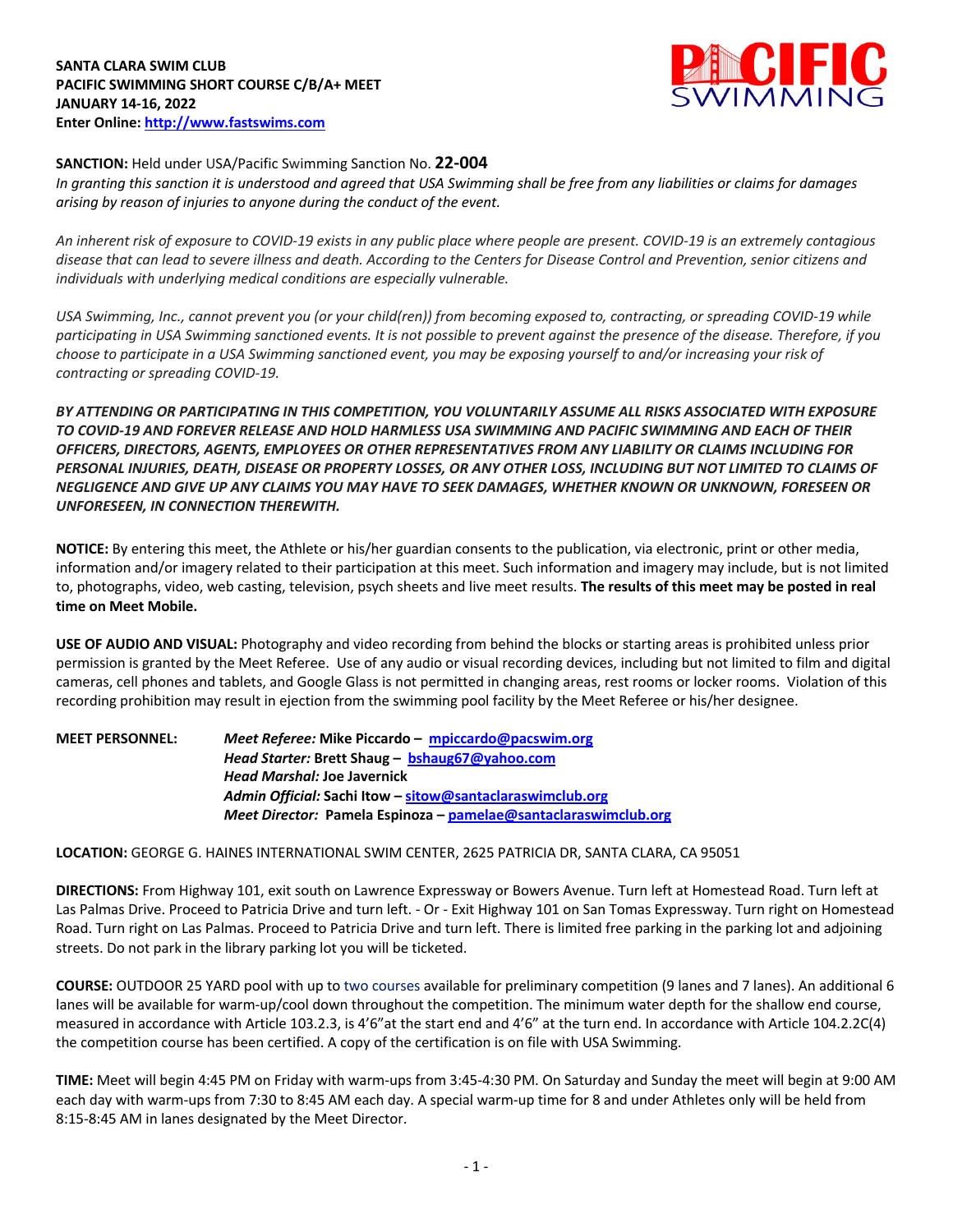**RULES: •** Current USA and Pacific Swimming rules and warm-up procedures will govern the meet. A copy of these procedures will be posted at the Clerk-of-Course.

• The local facilities guidelines, restrictions and interpretation of the local public health guidelines shall be followed at this meet.

• All applicable adults participating in or associated with this meet, acknowledge that they are subject to the provisions of the USA Swimming Minor Athlete Abuse Prevention Policy ("MAAPP"), and that they understand that compliance with the MAAPP policy is a condition of participation in the conduct of this competition.

- All events are timed finals.
- All events will swim fast to slow.
- Athletes may compete in 4 events per day.
- All Athletes ages 12 and under should complete competition within four (4) hours.

• Entries will be accepted until the number of splashes exceeds the estimated timeline, per the "Four-Hour Rule," based on the Athletes age and gender.

**•** If local conditions warrant it the Meet Referee, with the concurrence of the Meet Director, may require a mandatory scratch down. Immediate cash refunds will be made for any mandatory scratches.

• All Coaches and Officials must wear their USA Swimming membership cards in a visible manner.

**UNACCOMPANIED ATHLETES:** Any USA Swimming Athlete-Member competing at the meet must be accompanied by a USA Swimming Member-Coach for the purposes of Athlete supervision during warm-up, competition and warm-down. If a Coach-Member of the Athlete's USA Swimming Club does not attend the meet to serve in said supervisory capacity, it is the responsibility of the Athlete or the Athlete's legal guardian to arrange for supervision by a USA Swimming Member-Coach. The Meet Director or Meet Referee may assist the Athlete in making arrangements for such supervision; however, it is recommended that such arrangements be made in advance of the meet by the Athlete's USA Swimming Club Member-Coach.

**RACING STARTS:** Athletes must be certified by a USA Swimming member-coach as being proficient in performing a racing start or must start the race in the water. It is the responsibility of the Athlete or the Athlete's legal guardian to ensure compliance with this requirement.

**RESTRICTIONS:** • Smoking and the use of other tobacco products is prohibited on the pool deck, in the locker rooms, in spectator

seating, on standing areas and in all areas used by Athletes, during the meet and during warm-up periods.

- Sale and use of alcoholic beverages is prohibited in all areas of the meet venue.
- No glass containers are allowed in the meet venue.
- No propane heater is permitted except for snack bar/meet operations.
- All shelters must be properly secured.
- Deck Changes are prohibited.

• Destructive devices, to include but not limited to, explosive devices and equipment, firearms (open or concealed), blades, knives, mace, stun guns and blunt objects are strictly prohibited in the swimming facility and its surrounding areas. If observed, the Meet Referee or his/her designee may ask that these devices be stored safely away from the public or removed from the facility. Noncompliance may result in the reporting to law enforcement authorities and ejection from the facility. Law enforcement officers (LEO) are exempt per applicable laws.

• Operation of a drone, or any other flying apparatus, is prohibited over the venue (pools, Athlete/Coach areas, Spectator areas and open ceiling locker rooms) any time Athletes, Coaches, Officials and/or Spectators are present.

**ELIGIBILITY:** • Athletes must be current members of USA Swimming and enter their name and registration number on the meet entry card as they are shown on their Registration Card. If this is not done, it may be difficult to match the Athlete with the registration and times database. The meet host will check all Athlete registrations against the SWIMS database and if not found to be registered, the Meet Director shall accept the registration at the meet (a \$10 surcharge will be added to the regular registration fee). Duplicate registrations will be refunded by mail.

• Athletes in the "A" Division must have met at least USA Swimming Motivational "A" minimum time standard. Athletes in the "B" Division must have met at least the listed "B" minimum time standard. All entry times slower than the listed "B" time standard will be in the "C" Division.

• Entries with "No Time" will be **ACCEPTED** in all events 200 and shorter; events 400 and longer require a "B" standard (or a coach verified time faster than the "B" time).

• Entry times submitted for this meet may be checked against a computer database and may be changed in accordance with Pacific Swimming Entry Time Verification Procedures.

• Athletes with a disability are welcome to attend this meet and should contact the Meet Director or Meet Referee regarding any special accommodations on entry times and seeding per Pacific Swimming policy.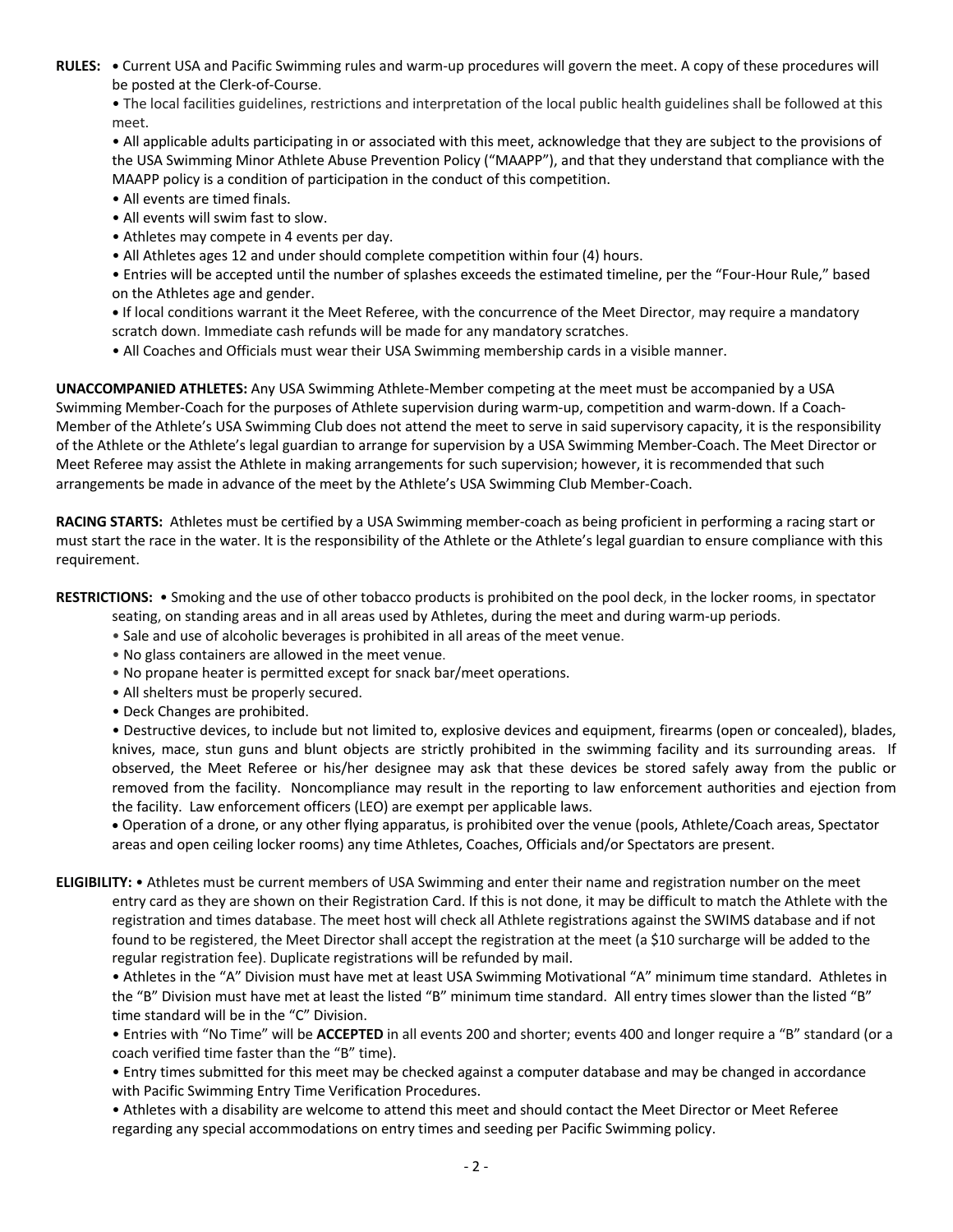• Athletes 19 years of age and over may compete in the meet for time only, no awards. Such Athletes must have met standards for the 17-18 age group.

• The Athlete's age will be the age of the Athlete on the first day of the meet.

**ENTRY PRIORITY:** Zone 1 South will have a one-week (7 days) priority upon opening of the meet.

**ENTRY FEES:** \$4.50 per event plus an \$8.00 participation fee per Athlete. Entries will be rejected if payment is not sent at time of request. No refunds will be made, except mandatory scratch downs.

**ONLINE ENTRIES:** To enter online go to **www.fastswims.com** to receive an immediate entry confirmation. This method requires payment by credit card. FastSwims charges a processing fee for this service, 6.5% of the total Entry Fees plus \$0.75 per transaction, regardless of number of Athletes. Please note that the processing fee is a separate fee from the Entry Fees. If you do not wish to pay the processing fee, enter the meet using a mail entry. Entering online is a convenience, is completely voluntary, and is in no way required or expected of an Athlete by Pacific Swimming. Online entries will be accepted through **Wednesday, January 5, 2022**, or until the meet cap has been met.

**MAILED ENTRIES**: Entries must be on the attached consolidated entry form. Forms must be filled out completely and printed clearly with Athlete's best time. Entries must be postmarked by midnight, **Monday, January 3, 2002**, or hand delivered by 6:30 p.m. **Wednesday, January 5, 2022**. No late entries will be accepted. Requests for confirmation of receipt of entries should include a selfaddressed envelope.

**Make check payable to**: **Santa Clara Swim Club Mail entries to**: **Pamela Espinoza International Swim Center 2625 Patricia Dr Santa Clara, CA 95051**

**CHECK-IN:** The meet will be deck seeded. Athletes must check-in at the Clerk-Of-Course. No event shall be closed more than 30 minutes before the scheduled start of the session. Close of check-in for remaining events shall be no more than 60 minutes before the estimated start time of the first heat of the event. Athletes who do not check-in will not be seeded in the event.

**SCRATCHES:** Any Athletes not reporting for or competing in an individual timed final event that they have checked in for/entered shall not be penalized.

**AWARDS:** Eight places will be awarded in each division for 8 & U, 9-10, 11-12, 13-14, 15-18 age groups. No awards given for athletes 19 years of age and older. Note: Awards will be separated and handed to teams AFTER the completion of the meet.

**ADMISSION:** Free. A program/heat sheet may be available for purchase.

**SNACK BAR & HOSPITALITY:** A snack bar may be available throughout the competition. Coaches and working Officials will be provided lunch. Hospitality will serve refreshments to timers and volunteers.

**MISCELLANEOUS:** No overnight parking is allowed. Facilities will not be provided after meet hours.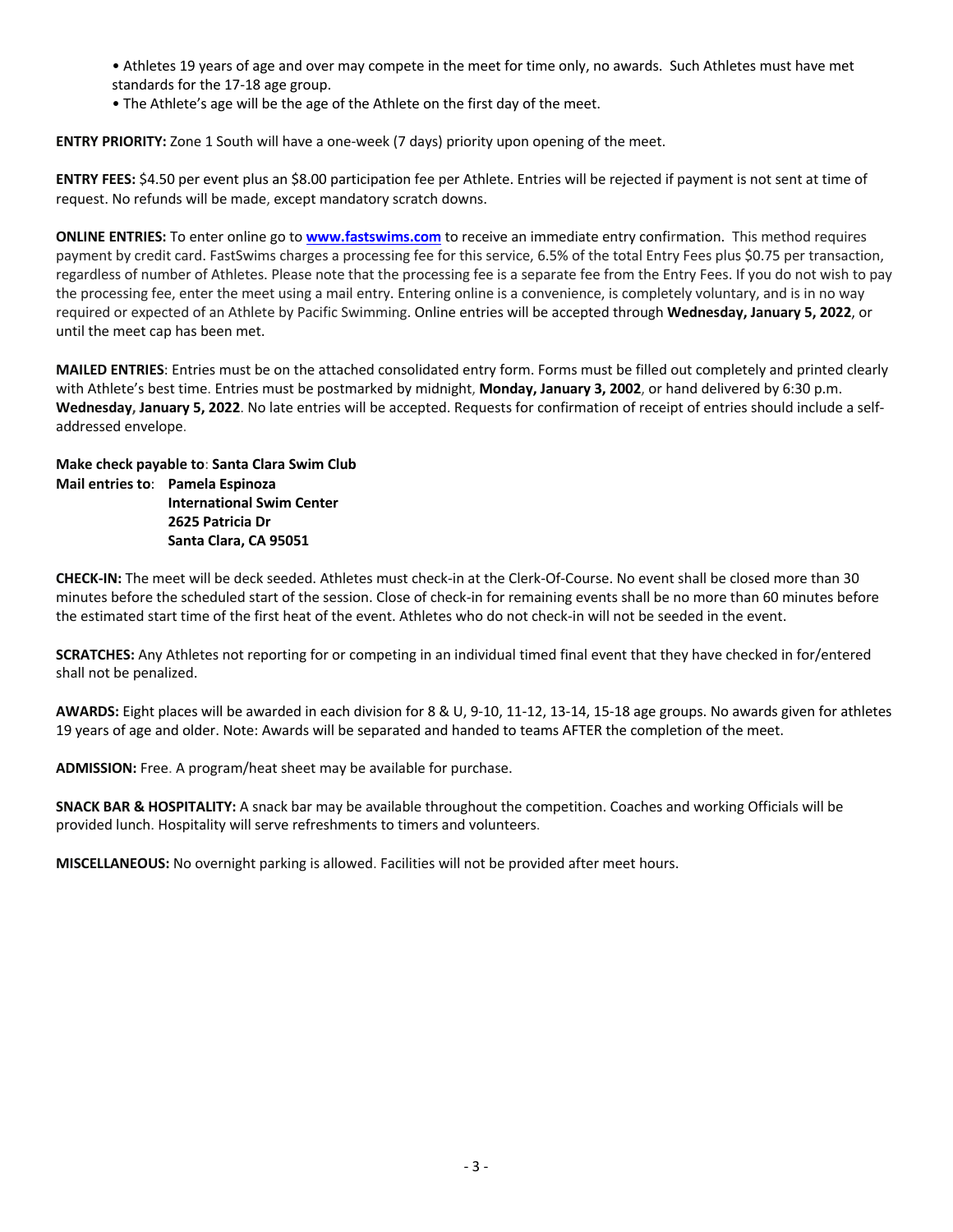## **EVENTS**

| Friday, January 14 |                |  |  |  |  |  |
|--------------------|----------------|--|--|--|--|--|
| <b>EVENT#</b>      | <b>EVENT</b>   |  |  |  |  |  |
|                    | 10&U 500 Free  |  |  |  |  |  |
|                    | 11&O 1650 Free |  |  |  |  |  |

| <b>EVENT#</b><br><b>EVENT</b><br>5<br>11&O 400 IM<br>39<br>6<br>$\overline{7}$<br>10&U 200 IM<br>8<br>41<br>9<br>13&O 50 Free<br>43<br>10<br>45<br>11<br>11-12 50 Free<br>12<br>13<br>10&U 50 Free<br>14<br>47<br>15<br>13&O 100 Fly<br>49<br>16<br>17<br>11-12 100 Fly<br>18<br>51<br>19<br>10&U 100 Fly<br>20<br>53<br>21<br>11&O 200 Back<br>22<br>55<br>23<br>10&U 50 Back<br>24<br>57<br>25<br>59<br>11-12 50 Back<br>26<br>27<br>13&O 100 Breast<br>28<br>61<br>29<br>11-12 100 Breast<br>30<br>63<br>31<br>32<br>65<br>10&U 100 Breast<br>33<br>13&O 200 Free<br>34<br>67<br>35<br>69<br>11-12 200 Free<br>36<br>37<br>38<br>10&U 200 Free | Saturday, January 15 |  |  |               |
|---------------------------------------------------------------------------------------------------------------------------------------------------------------------------------------------------------------------------------------------------------------------------------------------------------------------------------------------------------------------------------------------------------------------------------------------------------------------------------------------------------------------------------------------------------------------------------------------------------------------------------------------------|----------------------|--|--|---------------|
|                                                                                                                                                                                                                                                                                                                                                                                                                                                                                                                                                                                                                                                   | <b>EVENT#</b>        |  |  | <b>EVENT#</b> |
|                                                                                                                                                                                                                                                                                                                                                                                                                                                                                                                                                                                                                                                   |                      |  |  |               |
|                                                                                                                                                                                                                                                                                                                                                                                                                                                                                                                                                                                                                                                   |                      |  |  |               |
|                                                                                                                                                                                                                                                                                                                                                                                                                                                                                                                                                                                                                                                   |                      |  |  |               |
|                                                                                                                                                                                                                                                                                                                                                                                                                                                                                                                                                                                                                                                   |                      |  |  |               |
|                                                                                                                                                                                                                                                                                                                                                                                                                                                                                                                                                                                                                                                   |                      |  |  |               |
|                                                                                                                                                                                                                                                                                                                                                                                                                                                                                                                                                                                                                                                   |                      |  |  |               |
|                                                                                                                                                                                                                                                                                                                                                                                                                                                                                                                                                                                                                                                   |                      |  |  |               |
|                                                                                                                                                                                                                                                                                                                                                                                                                                                                                                                                                                                                                                                   |                      |  |  |               |
|                                                                                                                                                                                                                                                                                                                                                                                                                                                                                                                                                                                                                                                   |                      |  |  |               |
|                                                                                                                                                                                                                                                                                                                                                                                                                                                                                                                                                                                                                                                   |                      |  |  |               |
|                                                                                                                                                                                                                                                                                                                                                                                                                                                                                                                                                                                                                                                   |                      |  |  |               |
|                                                                                                                                                                                                                                                                                                                                                                                                                                                                                                                                                                                                                                                   |                      |  |  |               |
|                                                                                                                                                                                                                                                                                                                                                                                                                                                                                                                                                                                                                                                   |                      |  |  |               |
|                                                                                                                                                                                                                                                                                                                                                                                                                                                                                                                                                                                                                                                   |                      |  |  |               |
|                                                                                                                                                                                                                                                                                                                                                                                                                                                                                                                                                                                                                                                   |                      |  |  |               |
|                                                                                                                                                                                                                                                                                                                                                                                                                                                                                                                                                                                                                                                   |                      |  |  |               |
|                                                                                                                                                                                                                                                                                                                                                                                                                                                                                                                                                                                                                                                   |                      |  |  |               |

| Saturday, January 15 |                  |               |               | Sunday, January 16 |               |
|----------------------|------------------|---------------|---------------|--------------------|---------------|
| <b>EVENT#</b>        | <b>EVENT</b>     | <b>EVENT#</b> | <b>EVENT#</b> | <b>EVENT</b>       | <b>EVENT#</b> |
| 5                    | 11&O 400 IM      | 6             | 39            | 11&O 200 Breast    | 40            |
| 7                    | 10&U 200 IM      | 8             | 41            | 10&U 50 Breast     | 42            |
| 9                    | 13&O 50 Free     | 10            | 43            | 11-12 50 Breast    | 44            |
| 11                   | 11-12 50 Free    | 12            | 45            | 13&O 100 Back      | 46            |
| 13                   | 10&U 50 Free     | 14            | 47            | 11-12 100 Back     | 48            |
| 15                   | 13&O 100 Fly     | 16            | 49            | 10&U 100 Back      | 50            |
| 17                   | 11-12 100 Fly    | 18            | 51            | 11&O 200 Fly       | 52            |
| 19                   | 10&U 100 Fly     | 20            | 53            | 10&U 50 Fly        | 54            |
| 21                   | 11&O 200 Back    | 22            | 55            | 11-12 50 Fly       | 56            |
| 23                   | 10&U 50 Back     | 24            | 57            | 13&O 100 Free      | 58            |
| 25                   | 11-12 50 Back    | 26            | 59            | 11-12 100 Free     | 60            |
| 27                   | 13&O 100 Breast  | 28            | 61            | 10&U 100 Free      | 62            |
| 29                   | 11-12 100 Breast | 30            | 63            | 13&O 200 IM        | 64            |
| 31                   | 10&U 100 Breast  | 32            | 65            | 11-12 200 IM       | 66            |
| 33                   | 13&O 200 Free    | 34            | 67            | 10&U 100 IM        | 68            |
| 35                   | 11-12 200 Free   | 36            | 69            | 11&O 500 Free      | 70            |